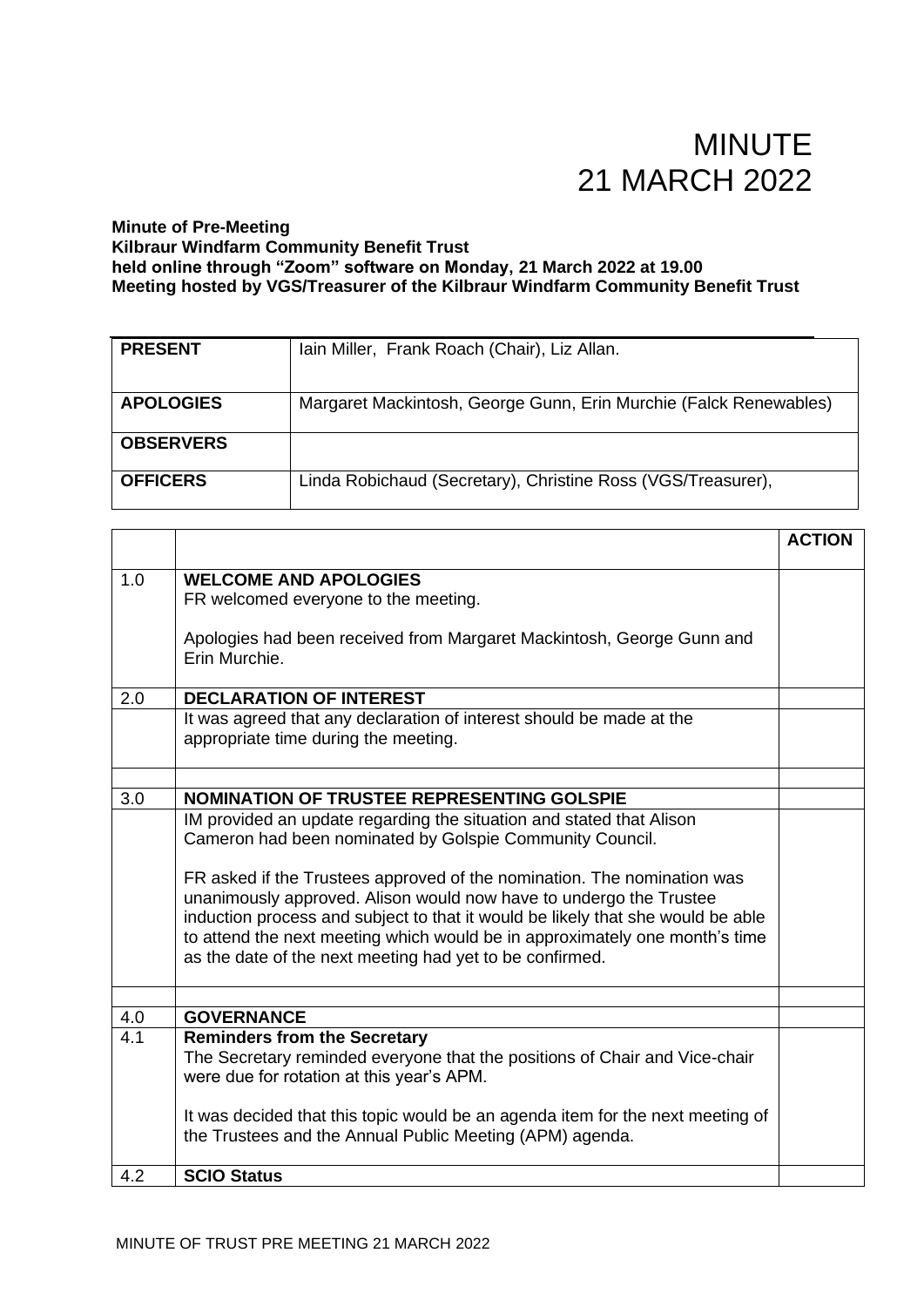|                  | It was decided that the topic of SCIO status would become an agenda item<br>for the next meeting.                                                                                                                                                                                                                          |  |
|------------------|----------------------------------------------------------------------------------------------------------------------------------------------------------------------------------------------------------------------------------------------------------------------------------------------------------------------------|--|
| 4.3              | <b>Accounts</b><br>The Treasurer reported that the accounts were still with Mackay and Co.                                                                                                                                                                                                                                 |  |
| 4.4              | Positions of Treasurer and Secretary in name only as per SCIO<br>It was decided that this topic would become an agenda item for both the<br>forthcoming main meeting and the Annual Public Meeting (APM).                                                                                                                  |  |
| 4.5              | <b>Microgrants</b><br>FR asked the Treasurer to report on microgrant usage.                                                                                                                                                                                                                                                |  |
| 5.0              | <b>MATTERS ARISING (From meeting 21 February 2022)</b>                                                                                                                                                                                                                                                                     |  |
| $\overline{5.1}$ | Thank you letter to resigning Trustee<br>FR asked about the progress of the letter. The Secretary said it was being<br>finalised with IM.                                                                                                                                                                                  |  |
| 5.2              | Agreement generated for the Secretary by Mackay & Co<br>This would be looked at by the Secretary prior to the APM with comments.                                                                                                                                                                                           |  |
| 5.3              | Approval of invoices presented by Secretary<br>It was decided that LA as well as FR could sign off on invoices presented by<br>and for the Secretary.                                                                                                                                                                      |  |
|                  |                                                                                                                                                                                                                                                                                                                            |  |
| 6.0<br>6.1       | APPLICATIONS RECEIVED WITH CLOSING DATE 28 FEBRUARY 2022<br>Application reference: 2022/23/001                                                                                                                                                                                                                             |  |
|                  | Submitted by: Golspie Gala Committee<br>Amount requested: £11,400                                                                                                                                                                                                                                                          |  |
|                  | FR gave a brief summary of the application.                                                                                                                                                                                                                                                                                |  |
|                  | The Golspie Gala Committee has included in its aims," management of<br>events and activities for the general benefit of Golspie and visitors a week<br>long festival of activities". They now require funding for a new mobile toilet<br>block as the current block is 25 years old and can no longer be used or<br>moved. |  |
|                  | FR asked IM to comment on the application.                                                                                                                                                                                                                                                                                 |  |
|                  | IM began the discussion by stating that the Trust, historically, had suggested<br>organisations hire rather than buy toilets.                                                                                                                                                                                              |  |
|                  | Following discussion it was decided that the Secretary would write to the<br>Golspie Gala Week to obtain:<br><b>Examined accounts</b><br>A second quote<br>A signed constitution                                                                                                                                           |  |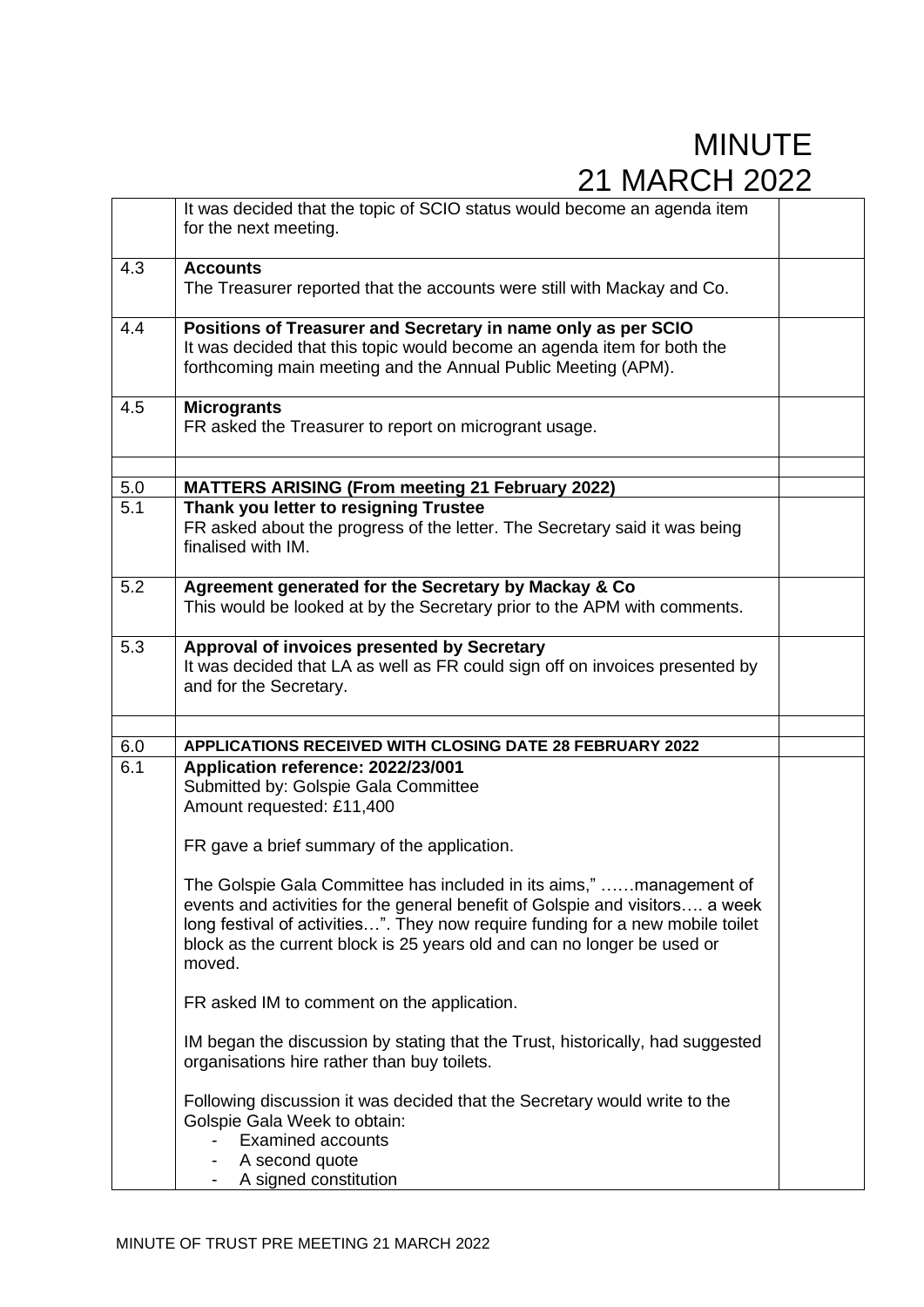| 6.2 | Application reference: 2022/23/002<br>Submitted by: Loch Brora Angling Club<br>Amount requested: £7,267<br>IM declared an interest.<br>It was noted that previous applications had been submitted by the Loch Brora<br>Angling Club. These were namely:                                                                 |  |
|-----|-------------------------------------------------------------------------------------------------------------------------------------------------------------------------------------------------------------------------------------------------------------------------------------------------------------------------|--|
|     |                                                                                                                                                                                                                                                                                                                         |  |
|     |                                                                                                                                                                                                                                                                                                                         |  |
|     | 1. Application ref: 2017/18/005 for lengthening and widening the jetty in<br>Gordonbush bay. £7,498 awarded.                                                                                                                                                                                                            |  |
|     | 2. Application ref: 2013/14/007 for laptop/printer etc. £476 requested.<br>Application was unsuccessful.                                                                                                                                                                                                                |  |
|     | 3. Application ref: 2011/12/012. Award of £1,782 made for renewal of<br>boat trailers.                                                                                                                                                                                                                                  |  |
|     | 4. Application ref: 2011/12/024 award of £4,000 made for renovation of<br>building for use as a boat and gear store                                                                                                                                                                                                     |  |
|     | FR gave a brief summary of the application. The aim of the Loch Brora<br>Angling Club is to further the sport of angling on Loch Brora and any other<br>water to which the club may obtain access. They now require funding for a<br>new boat and trailer direct from the boat builder.                                 |  |
|     | Following discussion it was decided that IM is to approach the Loch Brora<br>Angling Club for a second quote and the Secretary is to follow up on the<br>remaining items on the internal checklist for the application. The minor items<br>specifically being: a signed constitution and examined accounts < 24 months. |  |
| 6.3 | Application reference: 2022/23/003<br>Submitted by: Rogart Angling Club<br>Amount requested: £1,200                                                                                                                                                                                                                     |  |
|     | Iain Miller declared a conflict of interest                                                                                                                                                                                                                                                                             |  |
|     | It was noted that previous applications had been made by the Trust. These<br>were namely:                                                                                                                                                                                                                               |  |
|     | 1. Application ref: 2019/20/015 for which an award of £860 was made for<br>restocking purposes.                                                                                                                                                                                                                         |  |
|     | 2. Application ref: 2017/18/018 for a fishing boat was initially withdrawn<br>and then resubmitted. An award of £7,104 was eventually made.                                                                                                                                                                             |  |
|     |                                                                                                                                                                                                                                                                                                                         |  |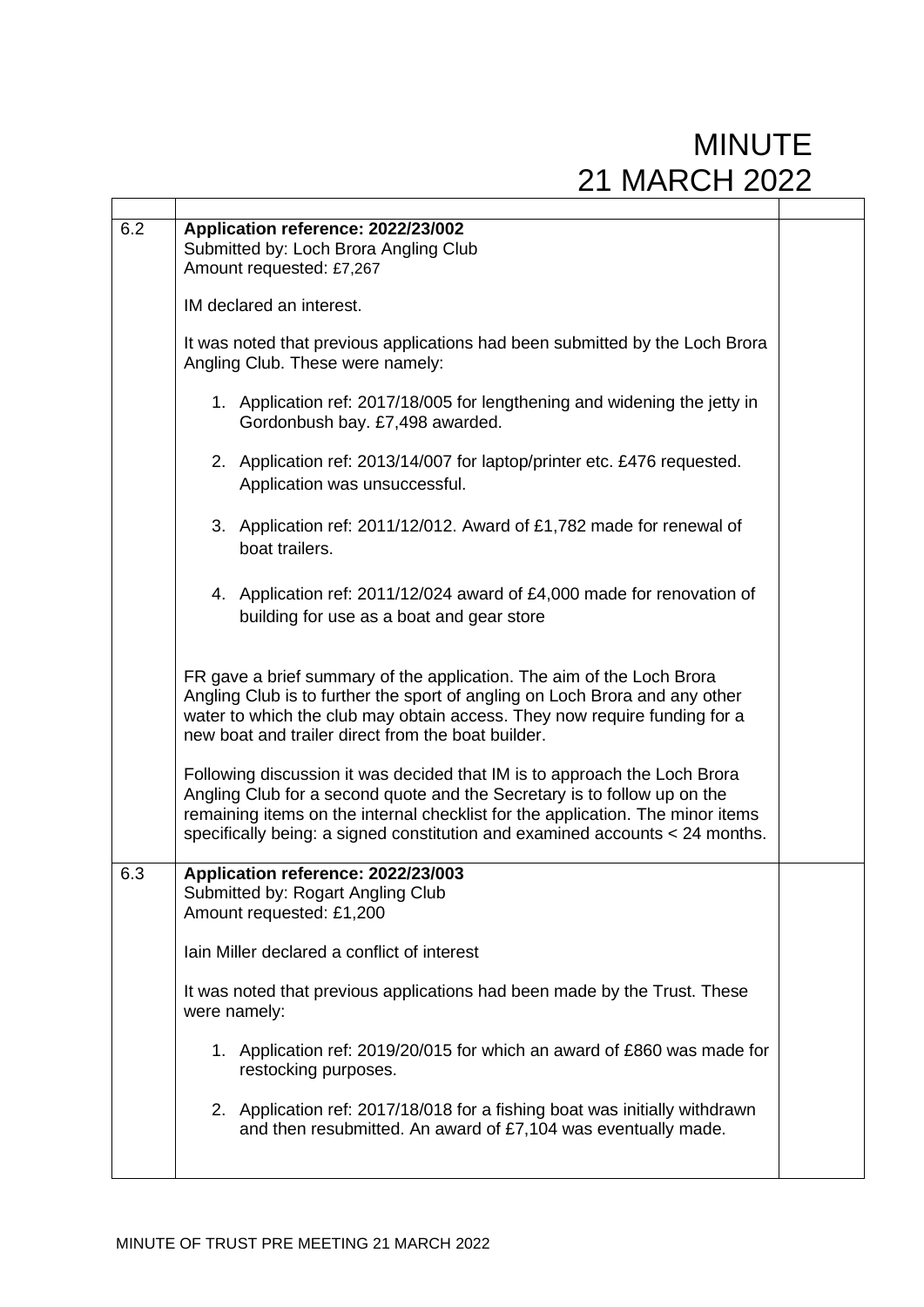|     | FR gave a brief summary of the application. Rogart Angling Club is a fishing<br>club offering members fly fishing on three lochs in the Rogart parish and also<br>on the River Fleet. The club was established over 30 years ago and draws its<br>membership mainly from Rogart, Golspie and Brora. The Rogart Angling Club<br>now require funding for the purchase of trout for restocking purposes.<br>In the absence of supporting documentation and following discussion it was                |  |
|-----|----------------------------------------------------------------------------------------------------------------------------------------------------------------------------------------------------------------------------------------------------------------------------------------------------------------------------------------------------------------------------------------------------------------------------------------------------------------------------------------------------|--|
|     | decided that that the Secretary would write to the Rogart Angling Club to<br>request the following information:                                                                                                                                                                                                                                                                                                                                                                                    |  |
|     | A signed constitution<br>$\bullet$<br><b>Examined accounts</b><br>$\bullet$<br>A second quote<br>$\bullet$                                                                                                                                                                                                                                                                                                                                                                                         |  |
| 6.4 | Application reference: 2022/23/004<br>Submitted by: Golspie High School Parent Council<br>Amount requested: £2,985                                                                                                                                                                                                                                                                                                                                                                                 |  |
|     | FR gave a brief summary of the application. The Golspie High School Parent<br>Council aim to help with the smooth running of the school from a parental<br>point of view. The Golspie High School Parent Council require funding to put<br>three staff members through their D1 driver licence training and tests. When<br>qualified they would be able to operate the community minibus and the<br>Highland Council minibuses. Implications for Duke Of Edinburgh award and<br>sports activities. |  |
|     | IM started the discussion by referencing a previous organisation which had<br>been turned down for an award having applied for similar training i.e. Key<br>Housing.                                                                                                                                                                                                                                                                                                                               |  |
|     | GG, although not present, had sent an email prior to the meeting giving his<br>experience of this type of training.                                                                                                                                                                                                                                                                                                                                                                                |  |
|     | IM asked if the Trustees would like him to find out more information relating to<br>the two minibuses at Drummuje.                                                                                                                                                                                                                                                                                                                                                                                 |  |
|     | Following further discussion it was decided that the Secretary would provide<br>information on the Go Golspie application submitted some time ago for a<br>similar purpose. It was also decided that IM would find out more information<br>relating to the application e.g., availability of buses.                                                                                                                                                                                                |  |
| 6.5 | Notification of forthcoming application<br>At this point in the meeting IM stated that the Golspie Community Association<br>was putting together an application for flooring in the Games Hall. The<br>Association has everything in place but, as yet, the application has not<br>arrived.                                                                                                                                                                                                        |  |
|     | IM declared an interest.                                                                                                                                                                                                                                                                                                                                                                                                                                                                           |  |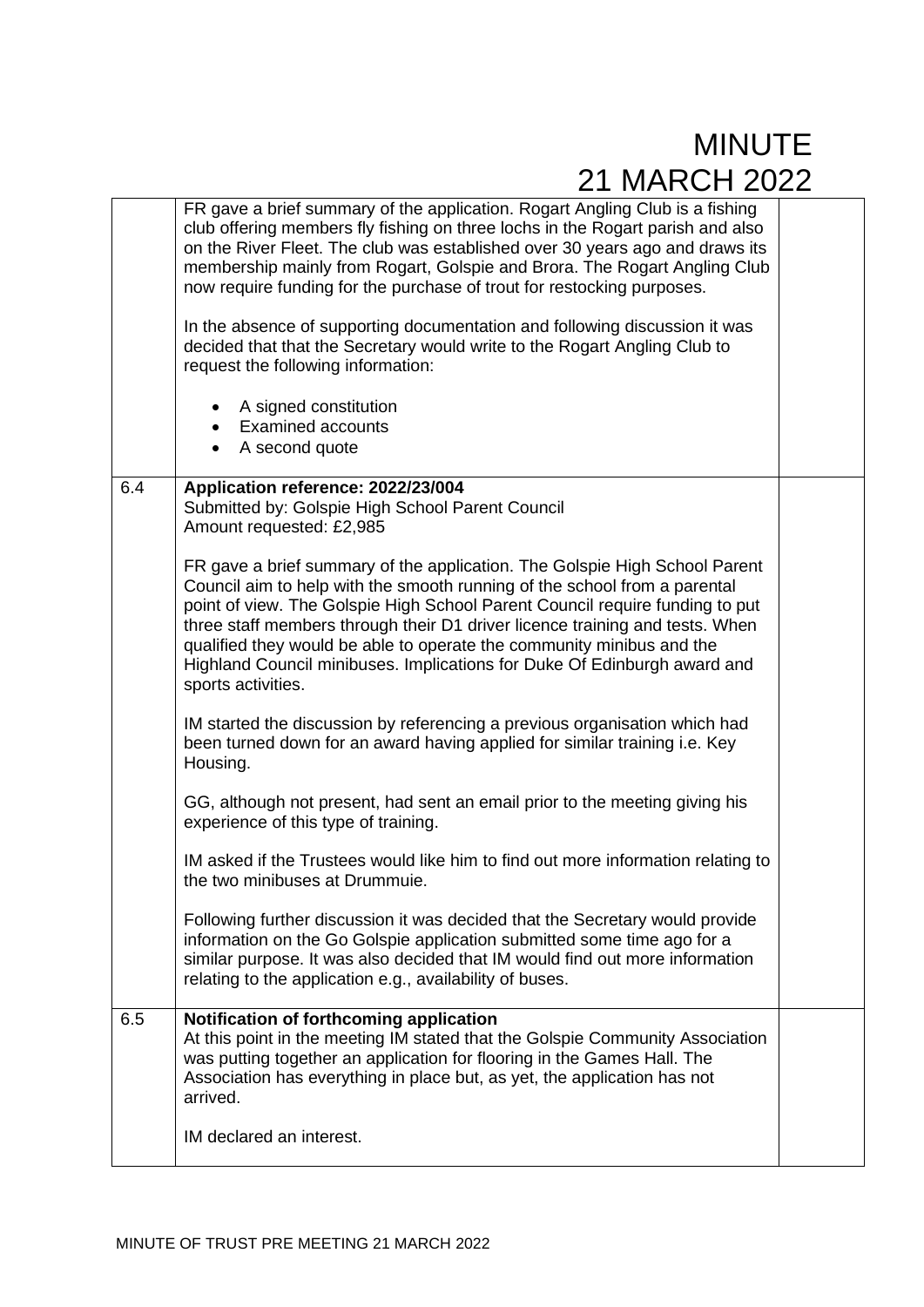|     | IM asked if the application were to come in next week would it be accepted                                                                                                                                                                                                                                      |  |
|-----|-----------------------------------------------------------------------------------------------------------------------------------------------------------------------------------------------------------------------------------------------------------------------------------------------------------------|--|
|     | "late". It was decided that if the application arrived "late" it would not be dealt                                                                                                                                                                                                                             |  |
|     | with immediately but considered with the next round of applications.                                                                                                                                                                                                                                            |  |
|     |                                                                                                                                                                                                                                                                                                                 |  |
| 7.0 | <b>UPDATES ON REQUESTS FOR INFORMATION</b>                                                                                                                                                                                                                                                                      |  |
| 7.1 | <b>Sutherland Outdoor Activities Project (SOAP - Application ref:</b><br>2020/21/016A)                                                                                                                                                                                                                          |  |
|     | Following a request from the Secretary for further information from SOAP an<br>update had been received and had been circulated to the Trustees prior to<br>the meeting.                                                                                                                                        |  |
|     | IM began the discussion by stating that SOAP had provided the Trust with:                                                                                                                                                                                                                                       |  |
|     | a) Information regarding the location of where the project work is to be<br>carried out<br>b) Two estimates                                                                                                                                                                                                     |  |
|     | FR pointed out that we had previously offered £20,000 but IM stated that was<br>for a completely different project which was now irrelevant with no money<br>having been paid out. That application (2020/21/016) had been supplanted<br>with application 2020/21/016A - the latter now being under discussion. |  |
|     | Following discussion it was proposed that an award of £12,979.20 be made.<br>This took into account the "80% rule" as laid out in the Kilbraur Windfarm<br>CBT "Grant Giving and Monitoring Policy" which can be found on the Trust's<br>website www.kilbraur.com. The proposal was supported unanimously.      |  |
|     | IM volunteered to go to the site once work had started to see how the project<br>was progressing.                                                                                                                                                                                                               |  |
| 7.2 | Application reference: 2021/22/018<br>Submitted by: East Sutherland Canoe Club (ESCC)                                                                                                                                                                                                                           |  |
|     | Requested information had been received by the Trust and had been<br>circulated by the Secretary prior to the meeting.                                                                                                                                                                                          |  |
|     | Following discussion it was decided that further deliberation was required<br>regarding this application and that the Secretary should write to the ESCC<br>stating that this was the case.                                                                                                                     |  |
|     |                                                                                                                                                                                                                                                                                                                 |  |
| 8.0 | <b>DATE OF NEXT MEETING</b>                                                                                                                                                                                                                                                                                     |  |
|     | It was decided that the next meeting would be held on Monday, 25 April<br>2022.                                                                                                                                                                                                                                 |  |
|     | The Secretary would lookback at the records to find out when the last APM<br>was held and how far in advance an advert for the APM was placed in tge<br>"Northern Times".                                                                                                                                       |  |
|     |                                                                                                                                                                                                                                                                                                                 |  |